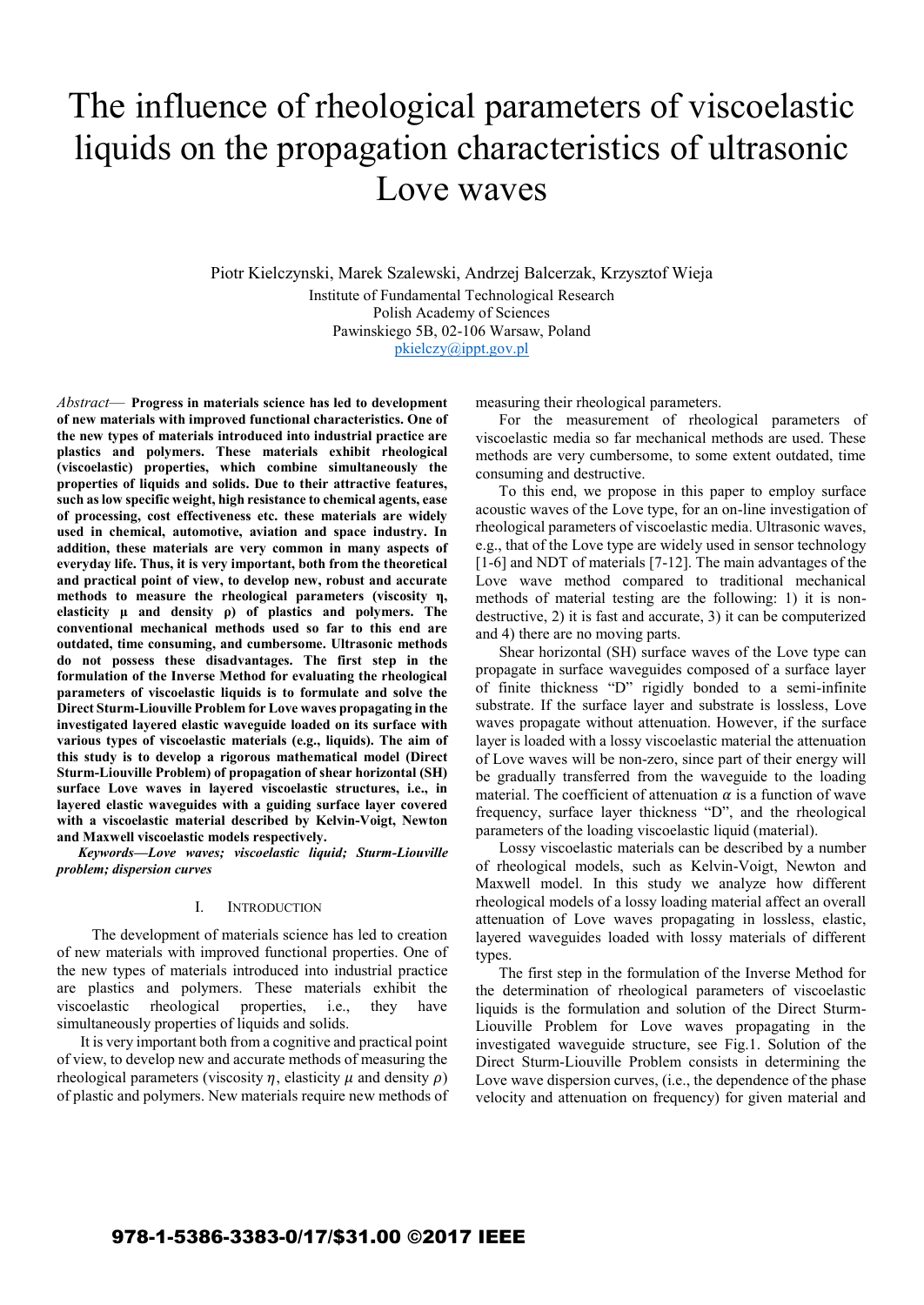geometric parameters of the layered waveguide and viscoelastic liquid.

 The objective of this work is to establish a mathematical model of propagation of Love waves in layered elastic waveguides covered on their surface with viscoelastic materials described by different viscoelastic models, such as Kelvin-Voigt, Newton and Maxwell models. To this end, we developed a corresponding complex dispersion equation for Love waves propagating in loaded waveguides and performed adequate numerical calculations.

 The results of this study should be useful for designers and scientists working in geophysics, microelectronics (MEMS [13], biosensors [14], chemosensors [15]), mechanics of materials and biomechanics.

### II. MATHEMATICAL FORMULAS

 Dispersion curves of the Love wave, i.e., the dependence of the phase velocity and attenuation on frequency, result from solutions of the corresponding boundary value problem, called the direct Sturm-Liouville problem [16]. In fact, the dispersion curves are functions of the wave frequency, material parameters of the constituent elements of the waveguide (substrate, surface layer and loading material) as well as of the thickness of the suface layer itself.

 Love waves can only propagate in layered structures, e.g., in elastic waveguides composed of an elastic surface layer rigidly bonded to an elastic substrate. The top of the surface layer  $x_2 = -D$  is loaded with a viscoelastic liquid (medium), see Fig.1.

Love surface waves, propagating in isotropic waveguides, have only one component of vibrations  $u_3$ , polarized along the axis  $x_3$  that is perpendicular to the direction of propagation  $x_1$ .



Fig.1. Lossless (elastic) Love wave waveguide (surface layer plus substrate) loaded at the surface  $x_2 = -D$  with a lossy viscoelastic medium of the shear modulus G and viscosity  $\eta$ .

#### III. RHEOLOGICAL MODELS OF VISCOELASTIC MEDIA

In this work, we have chosen three different models for the viscoelastic media (i.e., Newton, Kelvin-Voigt, and Maxwell models) [17], which load the surface of the Love wave waveguide.

For time-harmonic waves rheological properties of viscoelastic media can be represented by a complex shear modulus  $c_{44}^L$ .

Employing constitutive equations for the three viscoelastic liquids (media) considered, we arrive at the following three formulas for the complex shear moduli of elasticity:

1) Newton model:

$$
c_{44}^L = -j\omega\eta\tag{1}
$$

where:  $\eta$  is the viscosity of the viscoelastic medium,

2) Kelvin-Voigt model:

$$
c_{44}^L = G - j\omega\eta = G(1 - j\tan\delta) \tag{2}
$$

where: G is the elastic shear modulus, and  $\eta$  is the viscosity of a viscoelastic medium,  $tan\delta = \omega \eta/G$ 

3) Maxwell model:

$$
c_{44}^L = G \frac{(\omega \tau)^2}{1 + (\omega \tau)^2} - jG \frac{\omega \tau}{1 + (\omega \tau)^2}
$$
 (3)

where:  $\tau = \eta/G$  is the relaxation time of the Maxwell medium.

Equations 1-3 show that the properties of the Maxwellian material (liquid-like) are to some extent inverse to those of the Kelvin-Voigt material (solid-like). Namely:

a) in the low frequency limit  $tan\delta \ll 1$  the Kelvin-Voigt material behaves like a solid material with the modulus of elasticity G and the Maxwellian material behaves like a Newtonian liquid with the viscosity  $\eta$ 

b) in the high frequency limit  $tan\delta \gg 1$  the Kelvin-Voigt material approaches a Newtonian liquid with the viscosity  $\eta$  and the Maxwellian material is a solid like with the modulus of elasticity  $G$ .

#### IV. COMPLEX DISPERSION EQUATION FOR LOVE WAVES

 The complex dispersion equation (Eq.4) for Love waves that propagate in the considered waveguide structure depicted in Fig.1 is obtained by substitution of the developed propagation Love wave solutions (in the substrate, layer and viscoelastic medium respectively) into the boundary conditions and finally by equating to zero the resultant determinant. As a result, it can be shown that the following complex dispersion equation holds:

$$
\sin(qD) \cdot \{(\mu_1)^2 \cdot q^2 - \mu_2 \cdot b \cdot \lambda_1 \cdot c_{44}^L\} - \cos(qD) \cdot \mu_1 \cdot q \cdot ( \mu_2 \cdot b + \lambda_1 \cdot c_{44}^L \} = 0 \tag{4}
$$

where: complex pairs of quantities  $\mu_{2}$ , b,  $\mu_{1}$ , q, and  $\lambda_{1}$ ,  $c_{44}^{L}$ correspond to the substrate, surface layer and the loading material, respectively, and  $j = (-1)^{1/2}$ .

The above equation is a nonlinear transcendental algebraic equation for the complex propagation constant  $k = k_0 + j\alpha$  as unknown.

Solving equation 4 (the solution is a pair  $(k_0, \alpha)$ ) allows for determination of the phase velocity of the Love wave  $v = \omega/k_0$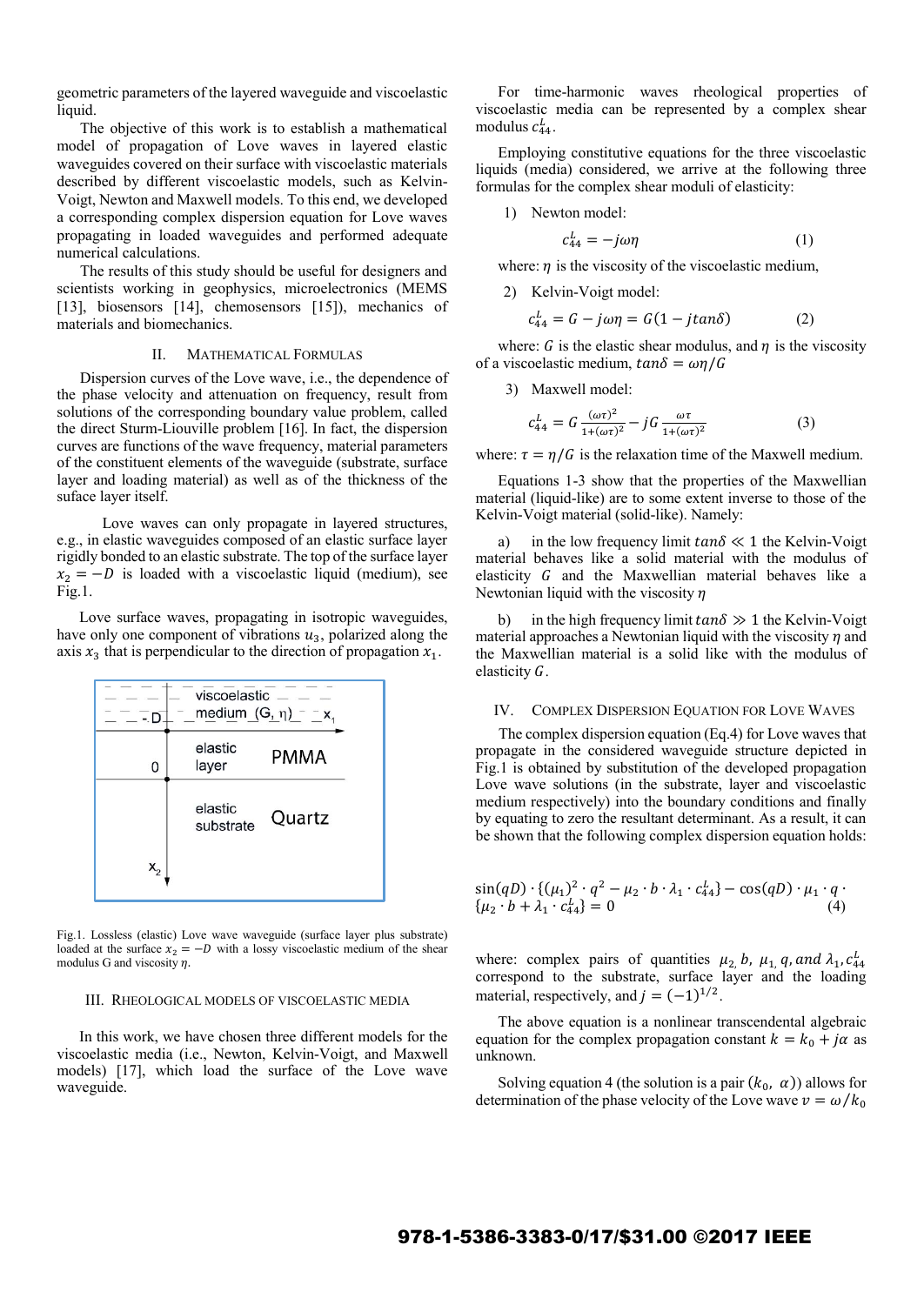and the imaginary part  $\alpha$  of the complex wavenumber  $k$ representing the attenuation in  $Np/m$  of the Love wave per unit length in the direction of propagation  $x_1$ .

## V. DISPERSION CURVES OF LOVE WAVES

Numerical calculations were performed for the waveguide structure shown in Fig.1 with the parameters given below. The frequency of the Love wave varied from 1 to 1000 MHz, what is equivalent to  $tan\delta = \omega \eta/G$ , ranging from 0.127 to 127.

In the numerical calculations the following values of material parameters were employed:

For PMMA poly(methyl methacrylate)

 $\mu_1 = 1.43 \times 10^9 \text{ N/m}^2$ ;  $\rho_1 = 1.18 \times 10^3 \text{ kg/m}^3$  $v_1 = (\mu_1/\rho_1)^{1/2} = 1100 \; m/s$ 

For Quartz (ST-cut 90º X)

 $\mu_2 = 67.85 \times 10^9 \text{ N/m}^2$  ;  $\rho_2 = 2.56 \times 10^3 \text{ kg/m}^3$  $v_2 = (\mu_2/\rho_2)^{1/2} = 5060 \ m/s$ 

Thickness D of the surface layer equaled 0.1 mm. The density of the considered viscoelastic materials was assumed as  $\rho_l = 1 \times 10^3 \ kg/m^3$ .

Losses in the PMMA layer and Quartz substrate were neglected. The only source of losses is the viscosity of the viscoelastic medium that charges the surface of the waveguide.

## *A. Attenuation Curves*

Figure 2 shows the dependence of the attenuation of Love surface waves on frequency for three types of media (i.e., Kelvin-Voigt, Newton and Maxwell) that load the waveguide. The frequency of the wave is in the low frequency limit 0-10 MHz,  $tan\delta < 1$ .



Fig. 2 Attenuation of the Love surface wave, propagating in a lossless elastic waveguide loaded with three different types of lossy viscoelastic materials, i.e., Kelvin-Voigt, Newton and Maxwell, in the low frequency limit:  $tan\delta$  ∈  $[0.127 - 1.27], G = 5 \cdot 10^4 Pa, \eta = 1 mPa$ s.

Figure 3 presents the attenuation of Love waves, in the range of low and medium frequencies; from 0 to 100 MHz.



Fig.3. Attenuation of the Love surface wave, propagating in a lossless elastic waveguide, loaded with 3 different types of lossy viscoelastic materials, i.e., Kelvin-Voigt, Newton and Maxwell. Low and medium frequency limits:  $tan\delta$  ∈  $[0.127 - 12.7], G = 5 \cdot 10^4 Pa, \eta = 1 mPa$ s.

## *B. Phase Velocity Curves*

Figure 4 exhibits a graph of the phase velocity  $v_p$  of the Love wave, versus frequency. Since the phase velocity  $v_n$  is almost independent of the type of the loading material considered, the individual phase velocity plots for Kelvin-Voigt, Newton and Maxwell materials are indistinguishable in Fig. 4.



Fig. 4 Phase velocity of the Love surface wave, propagating in a lossless elastic waveguide loaded with three different types of lossy viscoelastic materials, i.e., Kelvin-Voigt, Newton and Maxwell, in low frequency limit:  $tan\delta \in [0.127 -$ 1.27],  $G = 5 \cdot 10^4 Pa$ ,  $η = 1 mPas$ .

#### VI. DISCUSSION

From Eqs. 1 and 3 it is clear that in the low frequency range when  $tan\delta = \omega \eta/G$ , changes from 0.127 to 1.27, the properties of the Maxwellian liquid approaches those of the Newtonian liquid. Correspondingly, the attenuation of the Love wave due to the load with Maxwellian and Newtonian liquids is almost the same (see Fig. 2). By contrast, the attenuation corresponding to the Kelvin-Voigt material is about two times higher, in the same frequency range.

In the medium frequency range for  $tan \delta = \omega \eta/G$ , changing from 1.27 to 12.7, the attenuation due to the Newtonian liquid starts to rise quickly and for frequencies higher than 25 MHz is closer to that corresponding to the Kelvin-Voigt material (see Fig. 3). By contrast, the attenuation due to Maxwellian liquid reaches a maximum and starts to decrease since for